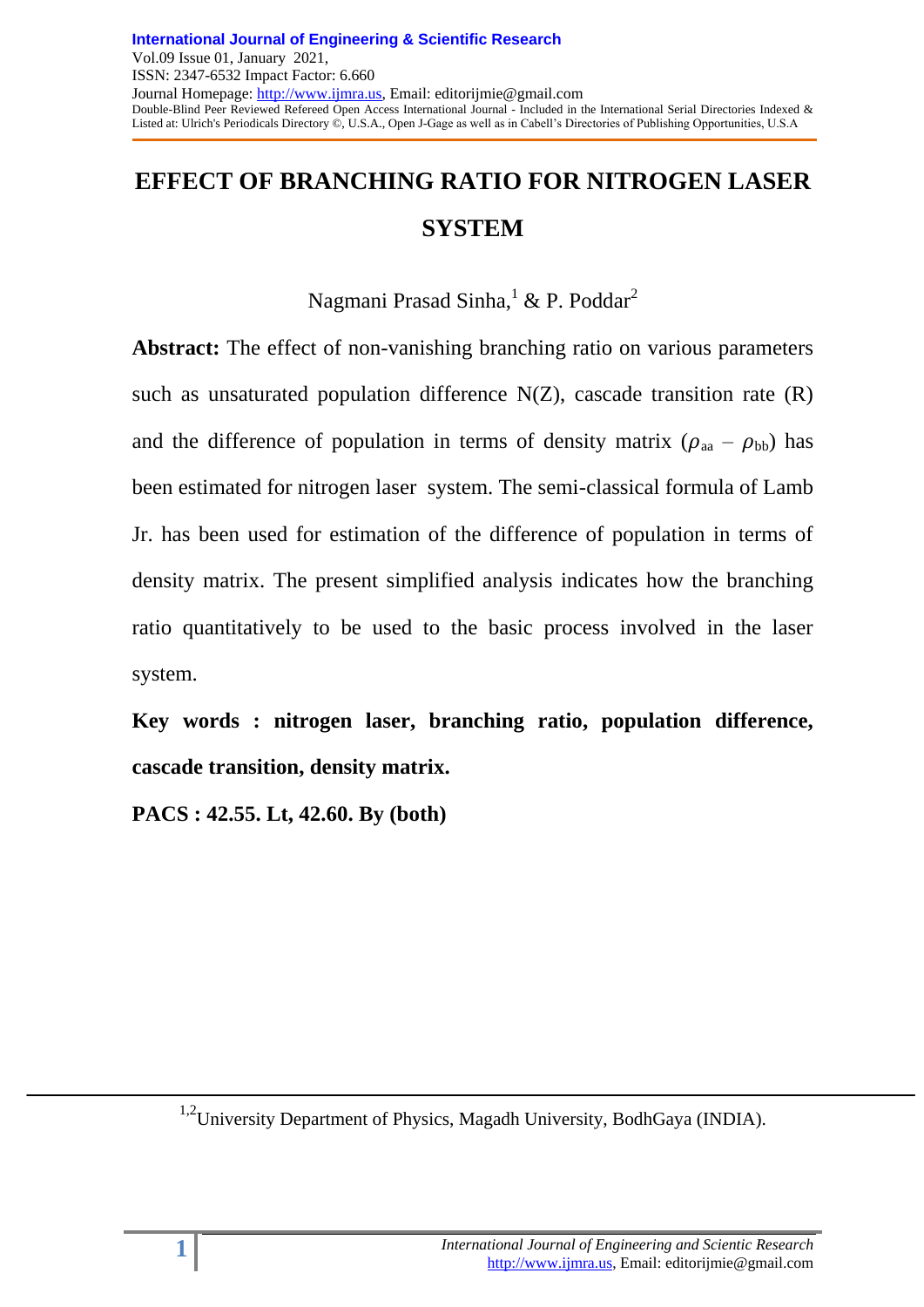#### **INTRODUCTION**

According to E. Wills & Lamb Jr.[1] the lower maser level could at least in part be excited by spontaneous emission from the upper. They have discussed a term branching ratio f. Recent Borah & Barua[2] have calculated branching ratio and its effect on various parameters in case of  $Ar^+$  laser system. Branching ratio effect on various parameters in He-Ne laser has been reported by author[3]. In present study we have calculated the branching ratio for Nitrogen laser system and shown its effect on various parameters.

#### **Method and Result**

Let the response frequency of the transition from Level 'b' to 'a'. is  $\omega$ The number of atoms per unit volume per unit time excited to level 'a' and 'b' are  $\lambda_a$  and  $\lambda_b$  and the decaying rates are  $\gamma_a$   $\rho_{aa}$  and  $\gamma_b$   $\rho_{bb}$  respectively. The number making transitions[4] from the level 'a' to 'b' is R ( $\rho_{aa}$  -  $\rho_{bb}$ ). The figure of transitions has been shown in Fig. 1



Fig. 1 :- The energy level diagram for the two level atoms comprising laser active medium. The rate equations can be represented by

$$
\dot{\rho}_{aa} = -\gamma_a \rho_{aa} + R (\rho_{bb} - \rho_{aa}) + \lambda_a
$$
  
\n
$$
\dot{\rho}_{bb} = -\gamma_b \rho_{bb} + R (\rho_{aa} - \rho_{bb}) + \lambda_b + f \gamma_a \rho_{aa}
$$
\n(1)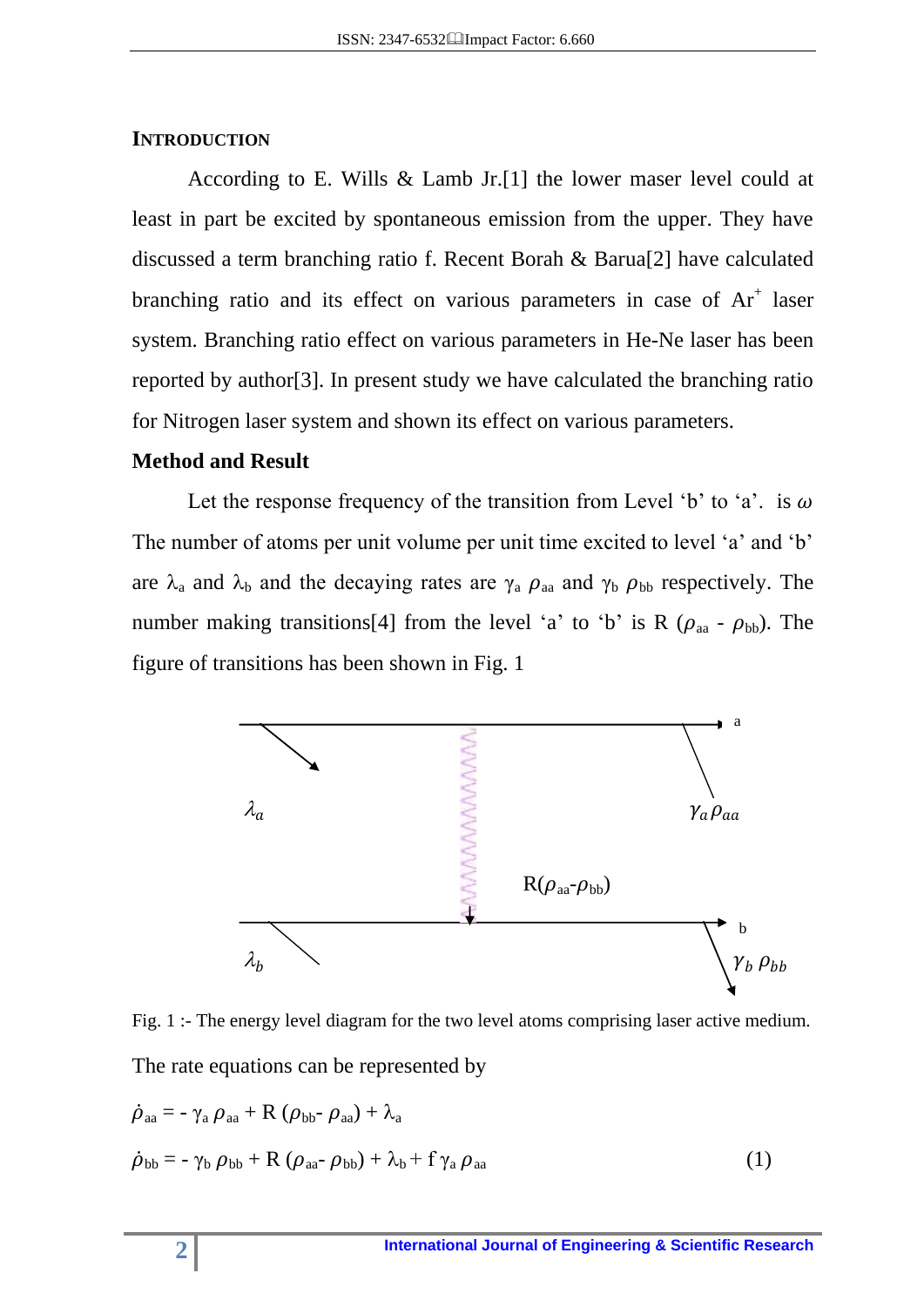where the source term of f  $\gamma_a \rho_{aa}$  describes the effect of radiative cascade excitation of 'b' from 'a'.

As shown in Fig. 1, In steady state the population density difference  $(\rho_{aa}$ - $\rho_{\rm bb}$ ) becomes :

$$
\rho_{aa^-} \rho_{bb} = \left[\frac{\lambda_a}{\gamma_a} \left\{1 - f\left(\frac{\gamma_a}{\gamma_b}\right) - \frac{\lambda_b}{\gamma_b}\right\}\right] \times \left[1 + R \left\{\gamma_a (1 + f) + \gamma_b\right\} \middle| \gamma_a \gamma_b\right]^{-1} \tag{2}
$$

It will be seen that the effect of a nonvanishing branching ratio f is merely to change the unsaturated population difference (obtained for  $R = 0$ ) and also to modify the value of R for which a given value of saturation parameter will be modified in a obvious fashion. Thus if  $f = o$ , a value of  $R = \frac{1}{2} \gamma_a \gamma_b / \gamma_{ab}$ would cause 50% saturation, while if  $f = 1$  the value would be  $R = \gamma_a$ .

#### **The effect of branching ratio on various parameters**

We have estimated that the nitrogen laser line 337.1 nm originated [5] from  $C^3 \pi_u$  to  $B^3 \pi_g$  level. For this decay chain we want to calculate the value of unsaturated population difference  $N(Z)$ , cascade transition rate  $(R)$  and difference of population in terms of density matrix ( $\rho_{aa}$ - $\rho_{bb}$ ) and the effect of branching ratio f on these parameters.

#### We know that, the branching ratio

$$
f = \frac{A_{ij}}{\sum_j A_{ij}} = \frac{A_{ij}}{A_i} = \frac{decay \ from \ upper \ level \ to \ lower \ level}{Total \ decay \ from \ upper \ level}
$$
 (3)

Where,  $A_{ij}$  is the partial transition probability,  $A_i$  is the total probability for level i.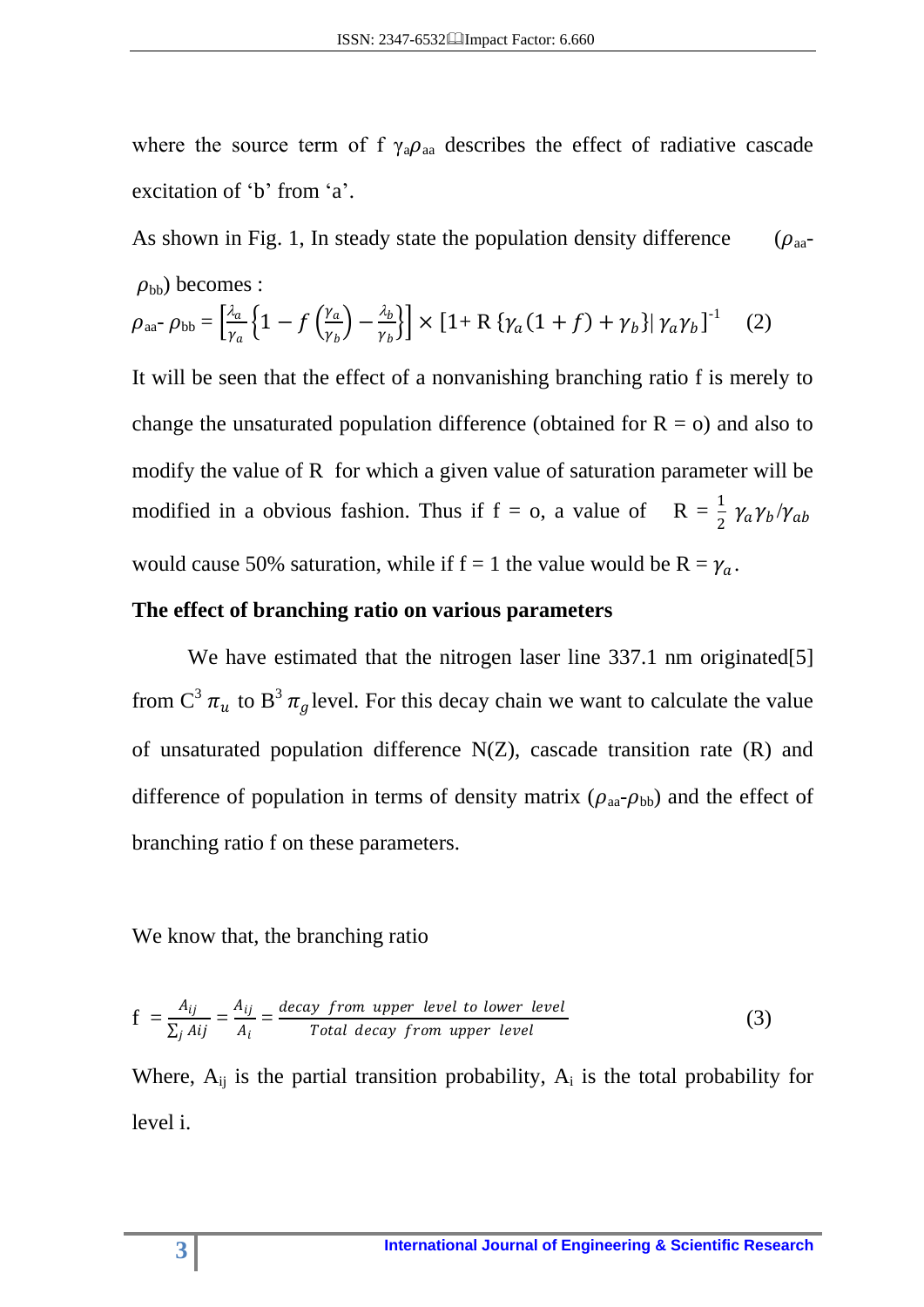Now for decay chain,  $C^3 \pi_u$ - B<sup>3</sup> $\pi_g$  i.e. for 337.1 nm line, the value of transition

probabilities[5-6]  
\n
$$
A_{i} = \frac{1}{t_{i}} = \frac{1}{10 \times 10^{-6}} \text{ sec} = 10^{5}/\text{sec}
$$
\n(4)

Similarly, 
$$
A_j = \frac{1}{t_j} = \frac{1}{40 \times 10^{-9}} \text{ sec} = 2.5 \times 10^7/\text{sec}
$$
 (5)

If  $n_i$  and  $n_j$  are the upper and lower level population and  $A_i \& A_j$  are total probabilities for level i & j and  $\tau_i$  and  $\tau_j$  are the lifetimes[7]. We known that

$$
\frac{n_i}{n_j} = \frac{A_j}{A_{ij}}\tag{6}
$$

Putting the values [8] of  $n_i \& n_j$  in the above equation we obtained the value of

$$
A_{ij} = 1.1627 \times 10^3 / \text{sec}
$$
 (7)

Where,  $A_{ij}$  is the partial transition probability

hence, the branching ratio 
$$
f = \frac{A_{ij}}{A_i} = 0.01163
$$
 (8)

The inversion density[8]  $\left(\frac{n_i}{n_i}\right)$  $\frac{n_i}{g_2} - \frac{n_j}{g_1}$  $\frac{n_j}{g_1}$ ) of levels between which oscillation in N<sub>2</sub> laser is observed, where,  $n_i$  and  $n_i$  are the upper and lower level populations, and  $g_2$  and  $g_1$  are the usual statistical weight[9] of the upper and lower levels respectively (at pressure 80 Torr and pulse repetition rate 15HZ) is given by  $n_i$  $\frac{n_i}{g_2} - \frac{n_j}{g_1}$  $\frac{n_j}{g_1} = 21.499 \times 10^{13}$  (9) as  $g_1 = g_2 = 1$ Hence,  $n_i - n_j = 21.499 \times 10^{13}$  (10)

Now, we can write the decay constants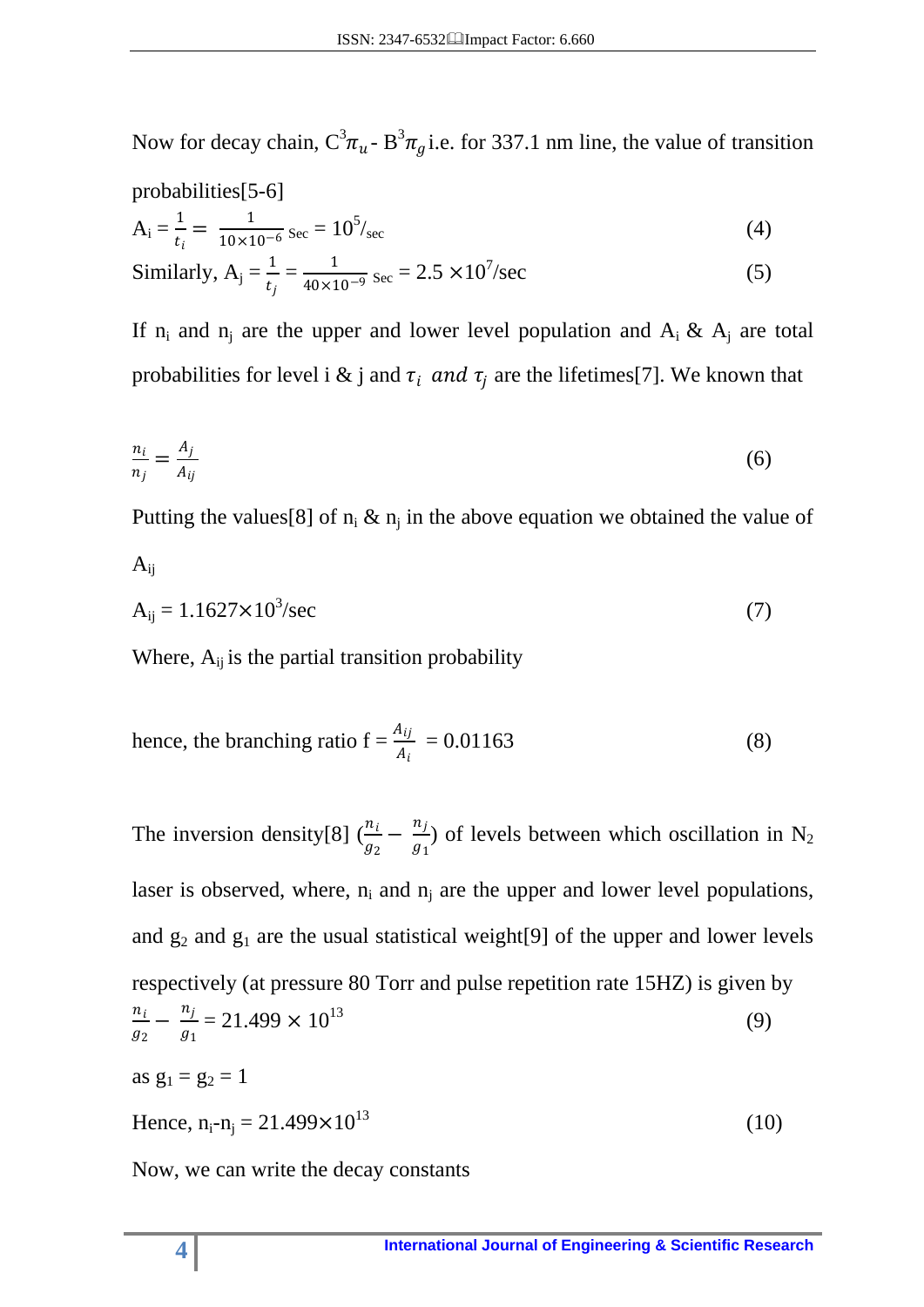$$
\gamma_a = A_i = \frac{1}{10 \times 10^{-6} \text{ sec}} = 10^5 \text{ S}^{-1}
$$
 (11)

$$
\gamma_b = A_j = \frac{1}{40 \times 10^{-9 \text{sec}}} = 2.5 \times 10^7 S^{-1}
$$
 (12)

And the upper state population

$$
n_i = 2.1 \times 10^{14} \tag{13}
$$

$$
\therefore \lambda_a = \frac{n_i}{\tau_i} = 2.15 \times 10^{19} \,\text{S}^{-1} \tag{14}
$$

Similarly, 
$$
\lambda_b = \frac{n_i}{\tau_j} = 0.0537 \times 10^{23} \text{ S}^{-1}
$$
 (15)

Hence, the unsaturated population difference

$$
N(Z) = \left[\frac{\lambda_a}{\gamma_a} \left\{ 1 - f\left(\frac{\gamma_a}{\gamma_b}\right) - \frac{\lambda_b}{\gamma_b} \right\}\right] = 0.000925 \times 10^{14} \tag{16}
$$

But the value of unsaturated population difference without f

$$
N(Z) = \lambda_a \gamma_a^{-1} - \lambda_b \gamma_b^{-1} = 21.499 \times 10^{13}
$$
 (17)

Here the above it is apparent that the decrease in the value of unsaturated population difference is due to the presence of branching ratio. This also indicates gain in population of the lower level via excitation of this level through spontaneous decay from upper levels.

The cascade transition rate[10],

$$
R = \lambda_a \sum \tau C^3 \pi_{\mu} A C^3 \pi_{u} B^3 \pi_{g}
$$
  
= (2.15 × 10<sup>19</sup>) (10 × 10<sup>-6</sup>) (1.1627 × 10<sup>13</sup>)  
= 24.99805 × 10<sup>26</sup> (18)

Where  $\tau c^3 \pi_u$  is life time.  $AC^3 \pi_u$ ,  $B^3 \pi_g$ , Einstein A Coefficient connecting the states expressed in the subscript.

Therefore the denominator of the eq. (2), becomes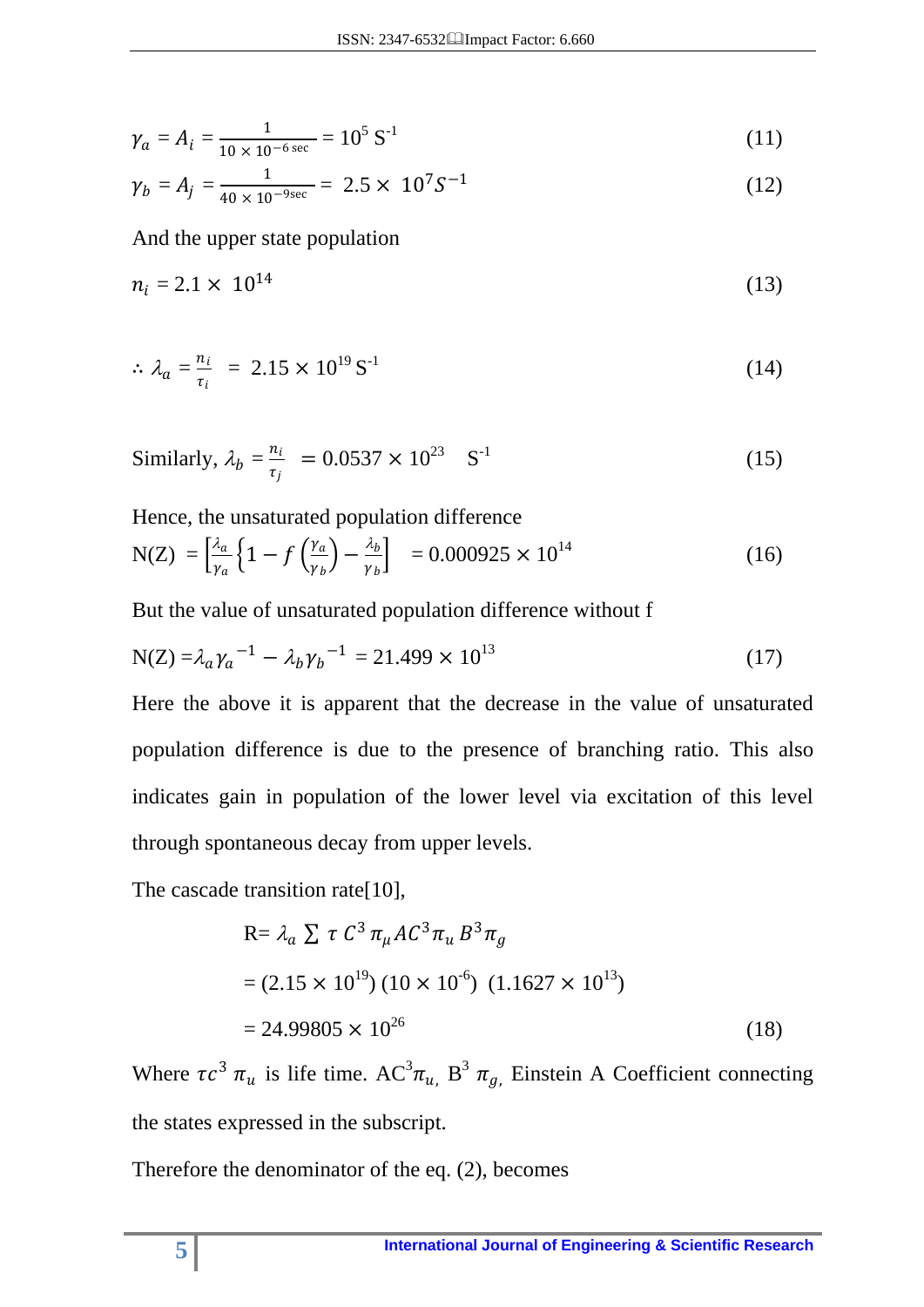$$
1 + R \frac{\{ \gamma_a (1+f) + \gamma_b \}}{\gamma_a \gamma_b} = 25.097 \times 10^{21}
$$
 (19)

Now, the difference of population in terms of density matrix,

$$
\rho_a \rho_a - \rho_b \rho_b = \left\{ \frac{Y_a / Y_a (1 - f \gamma_a / \gamma_b) - \lambda_a \gamma_b}{1 + \frac{R \{ Y_a (1 - f) + \gamma_b \}}{\gamma_a \gamma_b}} \right\} = 0.0856642 \times 10^{-7}
$$
\n(20)

This value of population difference in terms of density matrix is quite realistic and shows substantial inversion at the desired level.

#### **Conclusion**

It is obvious from the present calculation that the effect of nonvanishing branching ratio f is to decrease the unsaturated population difference and hence to increase the excitation of the lower level.

The present study provides the use of the concept of branching ratio to analyse its effect on various parameters involved in the scheme in a quantitative manner. It is also apparent that the present calculation is simple but significant in this regard.

The value of population difference[3] in terms of density matrix in case of He-Ne laser system is 0.713 whereas in case of nitrogen laser system is 0.086  $\times 10^{-7}$  according to the present calculation. This value is very less in comparison to the value 0.713 for He-Ne laser system. It shows one of the season why He-Ne laser is continuous laser whereas Nitrogen laser in a pulse laser.